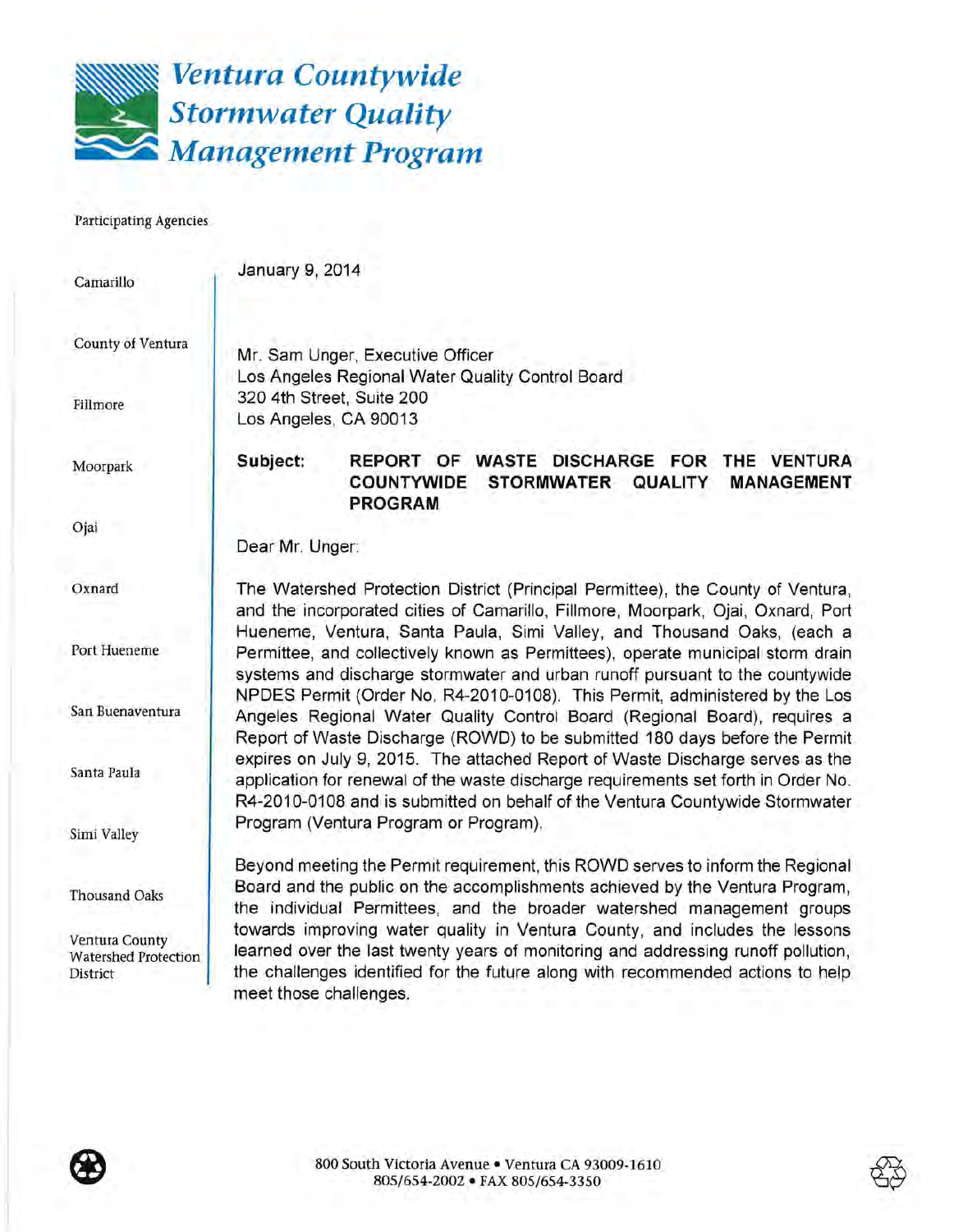Mr. Unger RWQCB January 9, 2015 Page 2 of 7

Recommendations identified within the ROWD are based on the assumption that the Regional Board will develop the updated Permit for Ventura County based on the current MS4 Permit for Los Angeles County (Order R4-2012-0175), herein referred to as the LA Permit. Many of the recommendations are based on a foundational understanding of runoff quality across Ventura County and years of implementing stormwater programs.

### **Program History/Background**

Two years before the first MS4 Permit for Ventura County was adopted in 1994, all ten cities, the County, and the Watershed Protection District joined together to secure funding and initiate stormwater quality programs. Since then, the permit has been renewed twice with each new permit successively increasing program requirements. The current third term permit included substantial changes, e.g., increased the monitoring requirements through the addition of 11 major outfall sites, prescribed Low Impact Development design standards and runoff retention requirements, and included eight Total Maximum Daily Loads (TMDLs) affecting the Region.

Since the adoption of the third term Permit, the Ventura Program has achieved many accomplishments in each of the program elements. A few of our key accomplishments include:

- Comprehensive assessment of more than ten years of monitoring data resulting in an improved understanding of baseline conditions, pollutants of concern, and water quality trends in the County's watersheds
- Development of a Water Quality Index to distill complex monitoring results into an easy to understand format
- Implementation of eight key special studies improving our understanding of local conditions and appropriate stormwater management
- Excellent water quality at beaches throughout Ventura County (receiving nearly all A grades during wet and dry weather from Heal the Bay)
- The Ventura Program conducted a strategic planning and visioning process to begin development of a long-term strategic plan for addressing water quality issues in the **County**
- Development and implementation of a revised Technical Guidance Manual for New and Significant Redevelopment
- Development of a Countywide Hydromodification Control Plan
- Initiation of a unified Countywide storm drain mapping project
- Extensive outreach and public participation with over 89 million impressions made since Permit adoption

# **Goals and Guiding Principles**

Having implemented MS4 Permit programs for over 20 years, the Permittees have gained a thorough understanding of water quality throughout the County. Based on this experience and recognizing the challenges ahead, Permittees felt the need to develop a more proactive and comprehensive view of water quality management capable of addressing the complex water quality regulations facing the Program. The Permittees participated in a series of Strategic Planning Workshops and developed the following vision: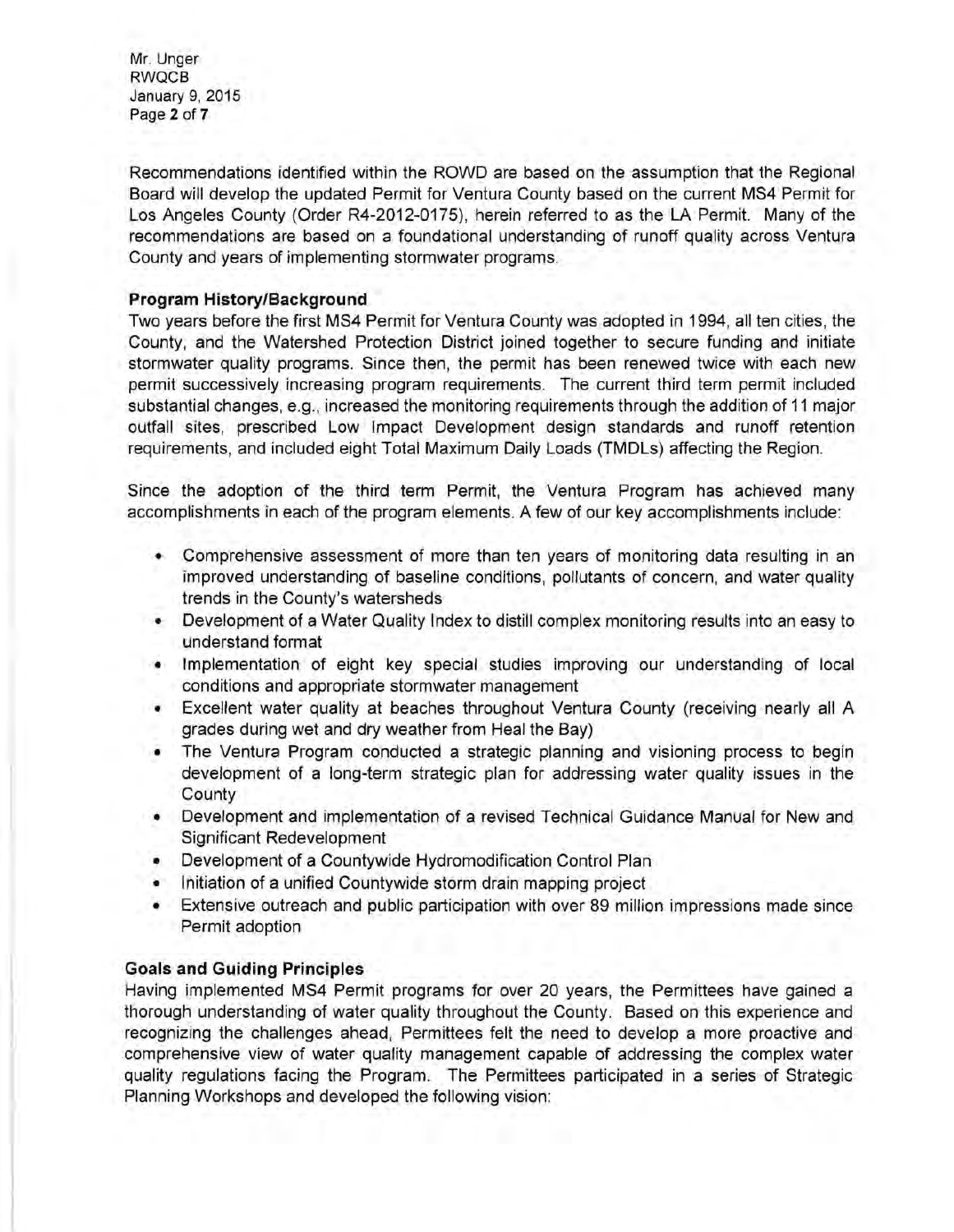Mr. Unger RWQCB January 9, 2015 Page 3 of 7

> "Our vision of the future is a thriving community supportive of the integrative management, protection, and sustainable use of stormwater resources."

Through the visioning process and initiation of the ROWD, several common themes emerged that are threaded throughout the document. Key themes include:

- Programs should be focused and driven by receiving water priorities and pollutants of concern, and be prioritized by their effectiveness in reducing those pollutants.
- Flexibility should be provided where possible, recognizing that the watersheds in the County each have unique water quality challenges and all are at different stages in watershed planning.
- Monitoring should be question-driven and focused on obtaining key information, with a well-defined purpose and goals for the use of the data.
- An achievable pathway for permit compliance is necessary.

Permittees developed a set of guiding principles for the ROWD that are centered on these core themes. These principles are more specific to the local watersheds and we hope that each is reflected in the new MS4 Permit for the Ventura Program.

- The Program supports an improved watershed focus and more holistic management where appropriate; however, considering the unique nature of each watershed within the Region, it is necessary to keep all program planning and implementation options available.
- Program efforts should have the option to be coordinated with existing watershed plans and other entities that affect water quality in the region as appropriate. Permit language should not hinder holistic watershed management.
- Where watershed programs are in place, existing efforts should be allowed to replace permit requirements if equivalent.
- There should be an increased emphasis on strategic planning, including the ability to prioritize and implement actions to focus on identified pollutants of concern. Permit language should be supportive of these concepts, and requirements that divert resources from those priorities should be eliminated.
- The Program supports the evolution of MS4 program elements through the adaptive management process. The Permit should facilitate meaningful, timely assessments that will lead to improved program efficiency and effectiveness through integration and streamlining where possible.
- The Program supports the use of the best available science that leads to informed stormwater management and public policy decisions. Monitoring and reporting requirements need to be limited to those elements that provide information that will help answer key questions, inform management decisions, and should be coordinated where appropriate (e.g., integrate **TMDL** and MS4 monitoring). ·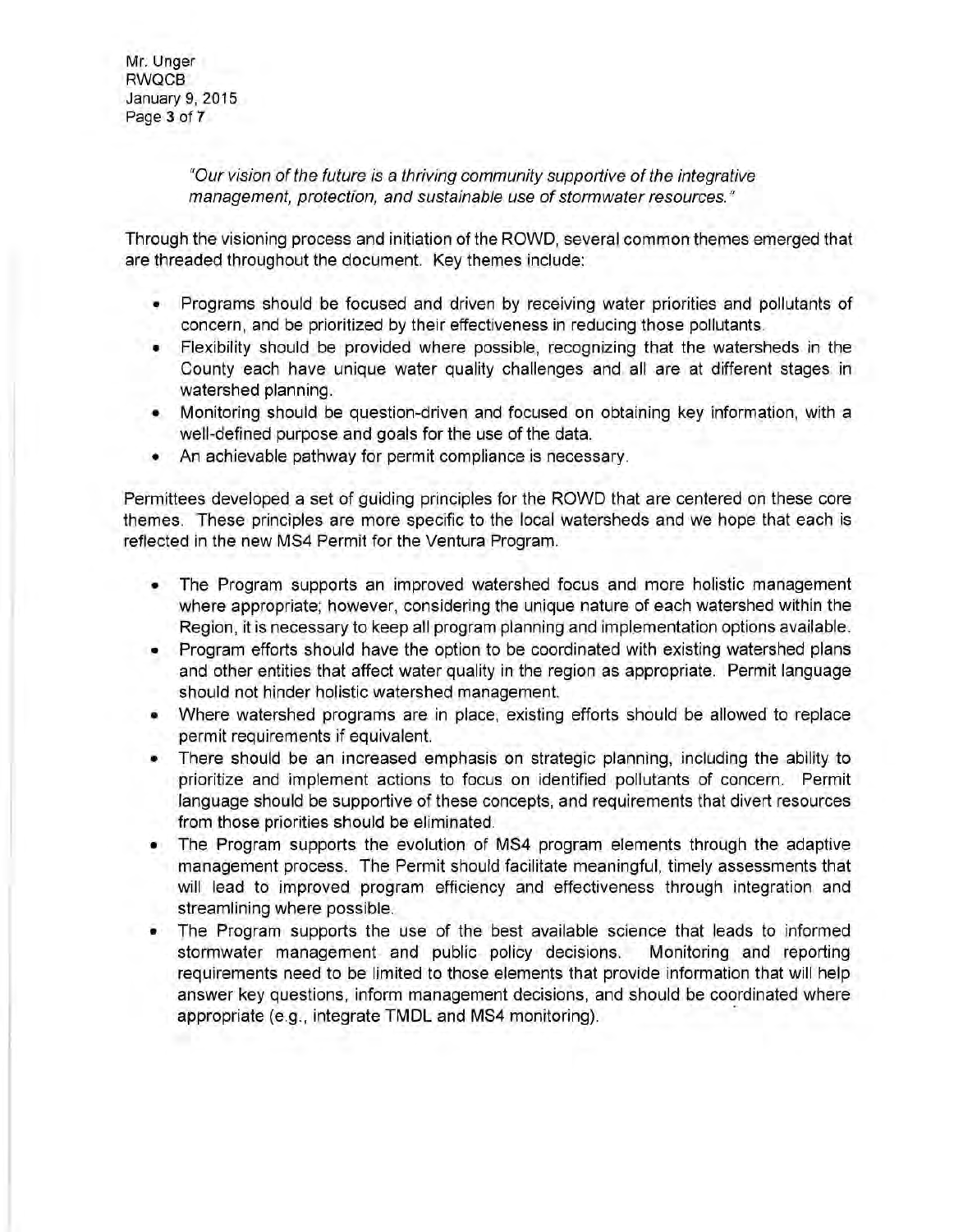Mr. Unger RWQCB January 9, 2015 Page **4 of 7** 

#### **Watersheds and Water Quality in Ventura County**

The Santa Clara River, Calleguas Creek, and Ventura River watersheds currently have active watershed planning processes that include a diverse set of stakeholders that go beyond stormwater management agencies. These efforts are supporting the identification of watershed priorities and collaborative, multi-benefit solutions to those priorities. Each watershed is in a different stage of the watershed planning process, but each process has resulted in increased collaboration and stakeholder involvement and a better understanding of watershed conditions, needs, and priorities. Through watershed based planning, monitoring, and BMP implementation activities, the watersheds have been successful in improving water quality in order to protect beneficial uses.

#### **Receiving Water Trends**

Improvements in water quality have been demonstrated through a comprehensive assessment and statistical analysis of more than ten years of receiving water monitoring data. Separate trend analyses for wet and dry-weather events were performed for Ventura County's three mass emission stations using data collected between 2001 and 2014, showing many constituent concentrations have decreased since 2001. These include bacteria, nutrients, conventional parameters, organics, pesticides, and metals. Although four out of the 217 monitored constituents exhibit increasing concentration trends, it should be noted that none of these are exceeding water quality standards, or even getting close. Key findings from this analysis include:

- Fecal indicator bacteria are high priority pollutants in stormwater and nonstorm water, and sources of bacteria are notably hard to identify and control. Therefore, the decreasing indicator bacteria concentrations observed in some watersheds are very encouraging. Dry-weather E. coli and Enterococcus concentrations have significantly decreased in Calleguas Creek since 2001, to the point that water quality objectives are no longer exceeded at the Mass Emissions Site. Decreasing total coliform and E. coli wet-weather concentrations were also observed in the Santa Clara River.
- Dry and wet-weather concentrations of the pesticide diazinon have decreased in Calleguas Creek, to the point that concentrations higher than the Department of Fish and Game aquatic life criteria have not been observed since 2006 for wet weather and since 2007 for dry weather. Also, exceedances of TMDL Waste Load Allocations for diazinon have not been exceeded since then. Concentrations of dacthal, used as a pre-emergent herbicide, have increased in Calleguas Creek during dry weather and in the Santa Clara River during wet weather.
- Concentrations of many metals have decreased since 2001 at all mass emission stations. Decreasing dry-weather trends were observed for chromium, copper, nickel and zinc for both total and dissolved fractions, at most stations. Dissolved concentrations of these metals decreased in some cases for wet-weather as well. Selenium concentrations have also decreased in many cases since 2001 . Concentrations decreases for lead were mostly observed during dry weather, while those for iron and cadmium during wet weather.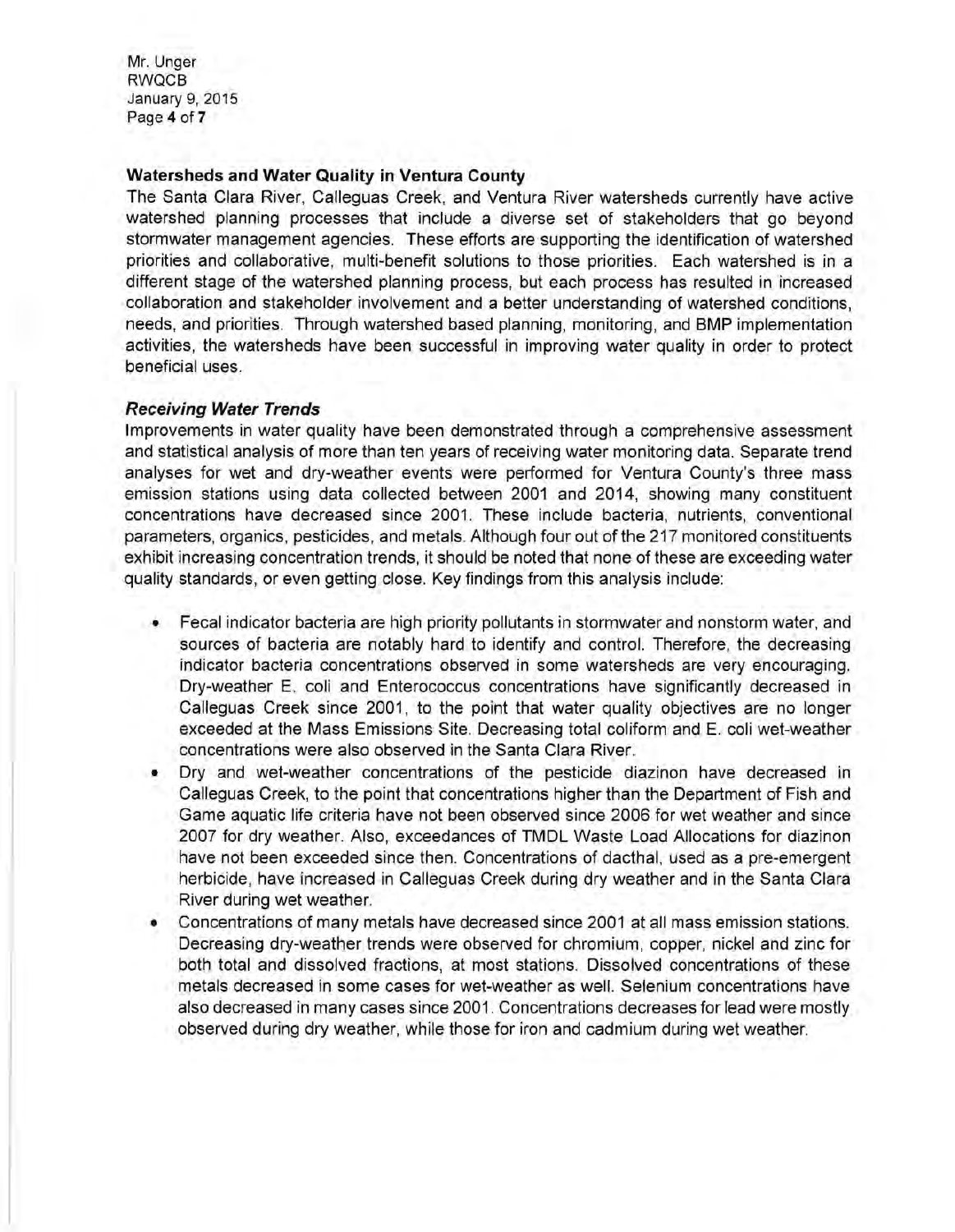Mr. Unger RWQCB January 9, 2015 Page 5 of 7

#### **Recommendations**

#### **Programmatic**

Experience gained over the last twenty years of implementing stormwater programs has been used to direct efforts and improve effectiveness within the confines of Permit compliance. That is to say, the Permittees hold Permit compliance as the priority, and resources are directed toward compliance first. However, other potentially effective measures may not always be implemented due to the inflexibility and resource intensiveness of Permit requirements.

Even so, the Permittees have accomplished many achievements beyond the Permit requirements. Key areas have been identified where improvements in the Permit structure or language would allow the Permittees to create more effective and efficient programs for reducing pollutants discharged from their MS4s and are further detailed with logical rationale and justification in the ROWD.

- Program Management: A well-defined pathway for compliance necessary to provide assurance that extensive implementation efforts will result in compliance with Receiving Water Limitations; Flexibility and scalability of program elements is necessary to perform true adaptive management;
- Public Information and Participation: Identified pollutants of concern should guide efforts; Permit should allow Permittees flexibility to use source ID studies to identify target audiences.
- Industrial / Commercial Discharges: The Permit should provide flexibility to identify additional critical sources beyond those listed in the Permit.
- New Development and Re-development: The recently developed Technical Guidance Manual (TGM) should guide land development programs and new Permit requirements should not add to or conflict with the TGM.
- Construction: The Permit should provide for reasonable site inspection frequencies based on risk to receiving waters.
- Illicit Discharges: The Permit should allow for focused source identification efforts to replace less effective approaches of illicit discharge screening.

## **Monitoring and Assessment**

The Ventura Program has been performing monitoring at key receiving water locations within the watershed for more than ten years, and multiple outfalls since 2009. Through this combination of monitoring, the Program has a solid understanding of the water quality in receiving waters and in the MS4s. This current monitoring effort should be considered the basis for future monitoring, and the existing data should be evaluated for ability to answer new questions prior to requirements for additional monitoring. Building on this experience, the monitoring provisions of the new Permit should:

- Be question-driven, ensuring monitoring is designed to provide useful and necessary data;
- Include flexibility to allow programs to focus on prioritized pollutants; and,
- Allow regional monitoring and reporting if proposed and approved by the Executive Officer.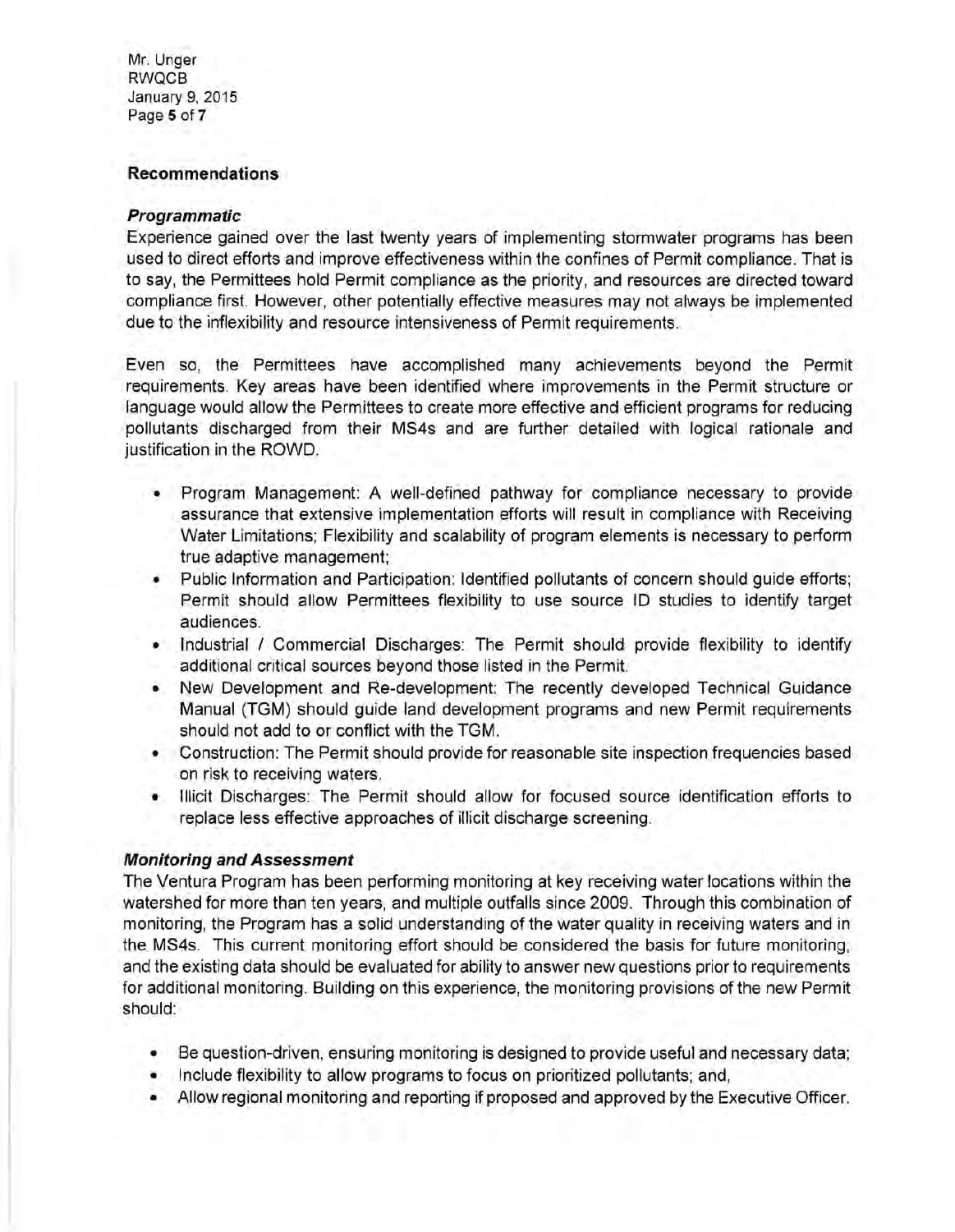Mr. Unger RWQCB January 9, 2015 Page 6 of 7

#### **Watershed Management**

The Program supports the inclusion of a watershed management approach as an option for planning and implementation within the next Ventura County MS4 Permit. Inclusion of a watershed management approach as a component of the permit facilitates efficient planning and timely implementation of effective programs and practices to address the highest priority water quality challenges facing the Ventura Program. We support the inclusion of the watershed management program as an option within the permit rather than as a strict requirement to provide flexibility for individual permittees to select the methods of planning and implementation appropriate for their agency. In an effort to continue to improve on existing permitting efforts, the Ventura Program has identified several key modifications to the watershed management program element of the Los Angeles MS4 Permit. These recommendations are briefly described below:

- The Permit should allow for the use of existing watershed management planning efforts to replace some or all of the permit requirements if equivalent.
- The water quality priority prioritization process in the permit should be modified to both allow for existing watershed prioritization processes to be used and to clarify the prioritization process for receiving water limitation violations.
- The reasonable assurance analysis requirements should be modified to ensure MS4s are not required to demonstrate that reductions solely from MS4s will bring the waterbody into compliance with water quality standards and to be better aligned with the prioritization allowed within the permit.
- The source assessment requirements should be modified to focus on potential MS4 sources.
- The Permit should ensure that the appropriate TMDL compliance schedules are included and modify the requirements for development of schedules for new receiving water limitation violations.
- The Permit should allow for 85th percentile as a compliance mechanism regardless of how the 85th percentile storm is captured.
- The timing of the adaptive management requirements should be changed to be consistent with the permit cycles.
- The Permit should provide a pathway to allow the WMPs to be a compliance mechanism for final TMDL effluent limitations.
- Action levels should be removed from the Permit, or only be used as one of several pollutant prioritization tools.

In closing, we wish to express our strong desire and willingness to work with Regional Board staff to craft the next MS4 Permit for the Ventura Program. A collaborative process will allow the Permittees and Regional Board staff to clearly communicate their needs and expectations, foster improved communication, trust, and relationships leading to a better outcome for all involved. At the end of the process, we hope to have a permit that provides a clear and achievable path for Permittees to demonstrate compliance that will lead to improved collaboration, innovative management, enhanced understanding of watershed dynamics, and ultimately continue to improve water quality in our watersheds.